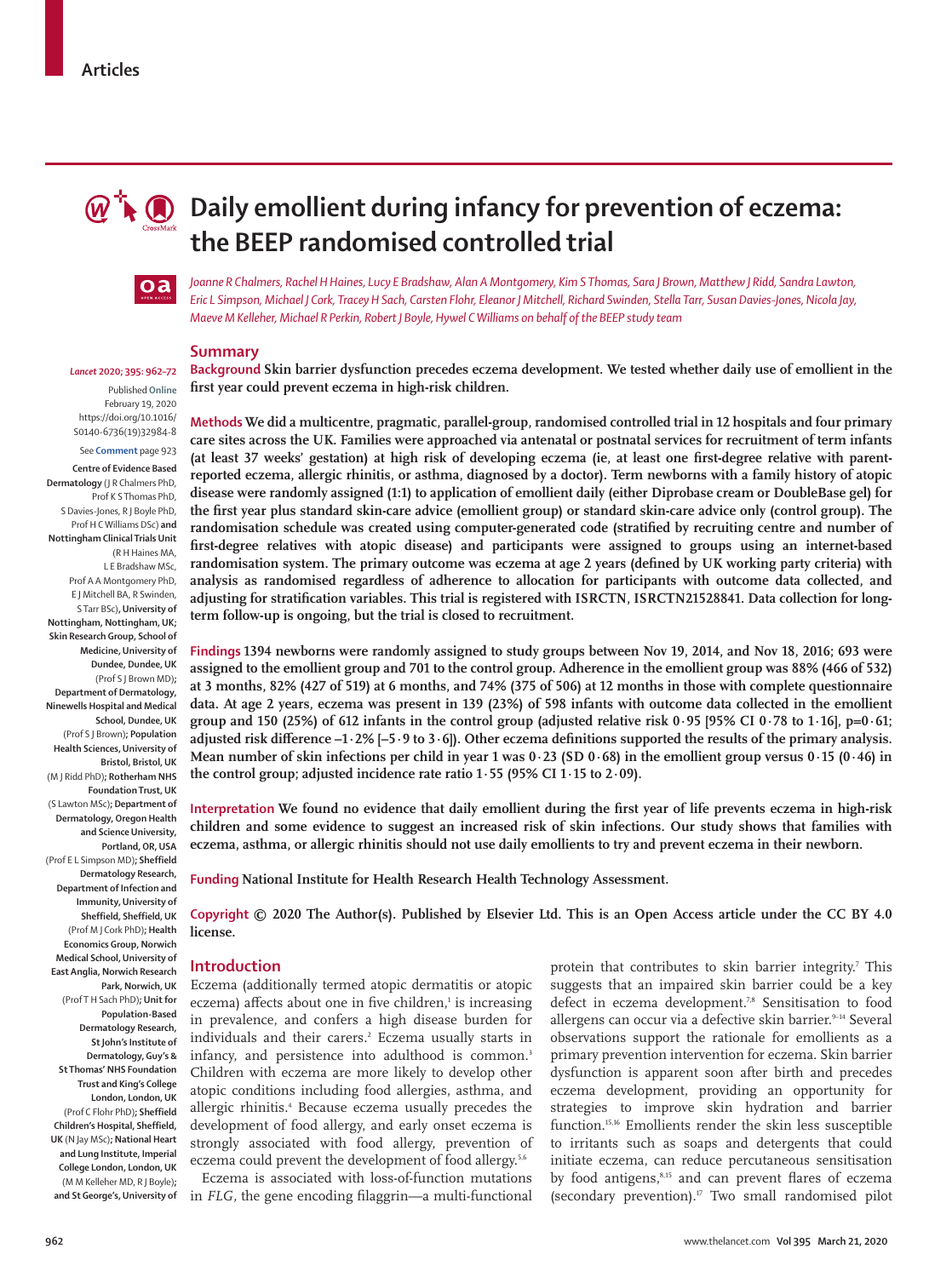## **Research in context**

## **Evidence before this study**

Genetic discoveries suggest that enhancing the skin barrier from birth might prevent eczema. In 2014, our pilot trial of 124 infants born to high-risk families suggested that daily emollients used for 6 months after birth could reduce development of eczema by around 50%. A similar study of 118 neonates in Japan found similar results with a 32% reduction in eczema at 32 weeks. We therefore designed the barrier enhancement for eczema prevention (BEEP) study to determine the effectiveness of advice to use emollients daily for the first year of life to prevent eczema in infants born to high-risk families. We searched the Centre of Evidence-Based Dermatology maps of systemic reviews of eczema prevention and Cochrane Central Register of Controlled Trials, MEDLINE, and online trial registries from Jan 1, 2000, until Aug 25, 2019, with no language restrictions, using synonyms for trials: ''randomized controlled trial'', ''controlled clinical trial'', ''randomized'', ''placebo'', ''randomly'', ''trial''; and for eczema: "dermatitis" or "eczema" or "neurodermatitis" or "besnier" and "prevention".

We found 102 systematic reviews on eczema prevention but none dealing with barrier enhancement. Two randomised controlled trials of emollients for prevention of eczema have been published since our search: one from Japan including 459 infants (which tested Locobase REPAIR cream, Daiichi Sankyo, Japan) and the second from the USA including 100 infants (which tested Cetaphil Restoraderm, Galderma Laboratories, TX, USA). These two studies used ceramide-containing emollients, neither of which showed any significant preventive effect against development of eczema.

trials provided evidence that eczema prevention through emollients might be possible.<sup>13,14</sup> One study<sup>13</sup> of 124 infants at high risk of eczema born in the UK and the USA showed that 22% of infants advised to use daily emollients developed eczema by age 6 months compared with 43% in controls (relative risk [RR] 0·50, 95% CI  $0.28-0.90$ ). The second study<sup>14</sup> included 118 high-risk infants in Japan and showed that 32% of infants in the intervention group had eczema after 32 weeks versus 47% in the control group (hazard ratio 0·48, 95% CI  $0.27-0.86$ ). These strong efficacy signals from two small studies underpinned the decision of our funders to support a large-scale pragmatic trial to assess whether this intervention was effective when tested in normal practice.

Simple emollient formulations are inexpensive, widely available, and used extensively for treating eczema, and if effective in preventing eczema, could represent a breakthrough in reducing eczema incidence globally. We undertook this large, pragmatic trial to test the hypothesis that emollient use in the first year of life in high-risk infants (ie, with a family history of atopic disease) can prevent eczema and other atopic diseases including food allergy.

Several additional ongoing trials investigating skin barrier interventions for eczema prevention have been identified, one of which (PreventADALL) is reported in this issue.

# **Added value of this study**

The BEEP study of 1394 infants, the first large randomised controlled trial to specifically investigate whether emollients could prevent eczema, found no evidence to support the hypothesis that advice to use daily emollients can prevent eczema (primary outcome), food allergy, sensitisation, allergic rhinitis, or wheezing (secondary outcomes), and some evidence to suggest an increase in skin infections in those using emollients. Given the demanding nature of asking parents to apply emollients to the whole body for 12 months, we were pleased with reported adherence proportions of 88%, 82%, and 74% at 3 months, 6 months, and 12 months respectively.

# **Implications of all the available evidence**

Since the publication of the two small efficacy studies, healthcare professionals have started to recommend emollient for the primary prevention of eczema in high-risk families. This large, pragmatic study suggests that emollients used in this way do not prevent eczema and might be associated with harm, and that such practices should be stopped unless new evidence suggests otherwise. Knowledge of the neonatal skin barrier and optimal emollient formulation has progressed since the BEEP study was initiated, so new products might potentially exert a protective effect, which could be enhanced if accompanied by additional measures such as soft water and avoidance of soap.

# **Methods**

## **Study design and participants**

This was a multicentre, two-arm, parallel-group, randomised controlled trial that was done at 12 hospitals and four primary care sites across the UK (appendix p 3). See **Online** for appendixFamilies were approached largely via antenatal or postnatal services, by invitation letters from their general practitioners (GP), and through posters describing the study in hospitals and the community. Term infants (at least 37 weeks' gestation) at high risk of developing eczema (ie, at least one first-degree relative with parentreported eczema, allergic rhinitis, or asthma diagnosed by a doctor) were included. Other inclusion criteria were mother aged 16 years or older, and the consenting adult had to have the ability to understand English. Exclusion criteria were as follows: preterm birth (birth before 37 weeks' gestation); a sibling (including twin) randomly assigned in the trial; a severe widespread skin condition that would make detection or assessment of eczema difficult; a serious health issue that would make it difficult for the family to take part in the trial; and a condition that would make the use of emollient inadvisable. Screening was usually done during the third trimester or shortly after delivery, and most

#### **London, London, UK** (M R Perkin PhD)

Correspondence to: Prof Hywel C Williams, Centre of Evidence Based Dermatology, University of Nottingham, Nottingham, NG7 2NR, UK **hywel.williams@nottingham. ac.uk**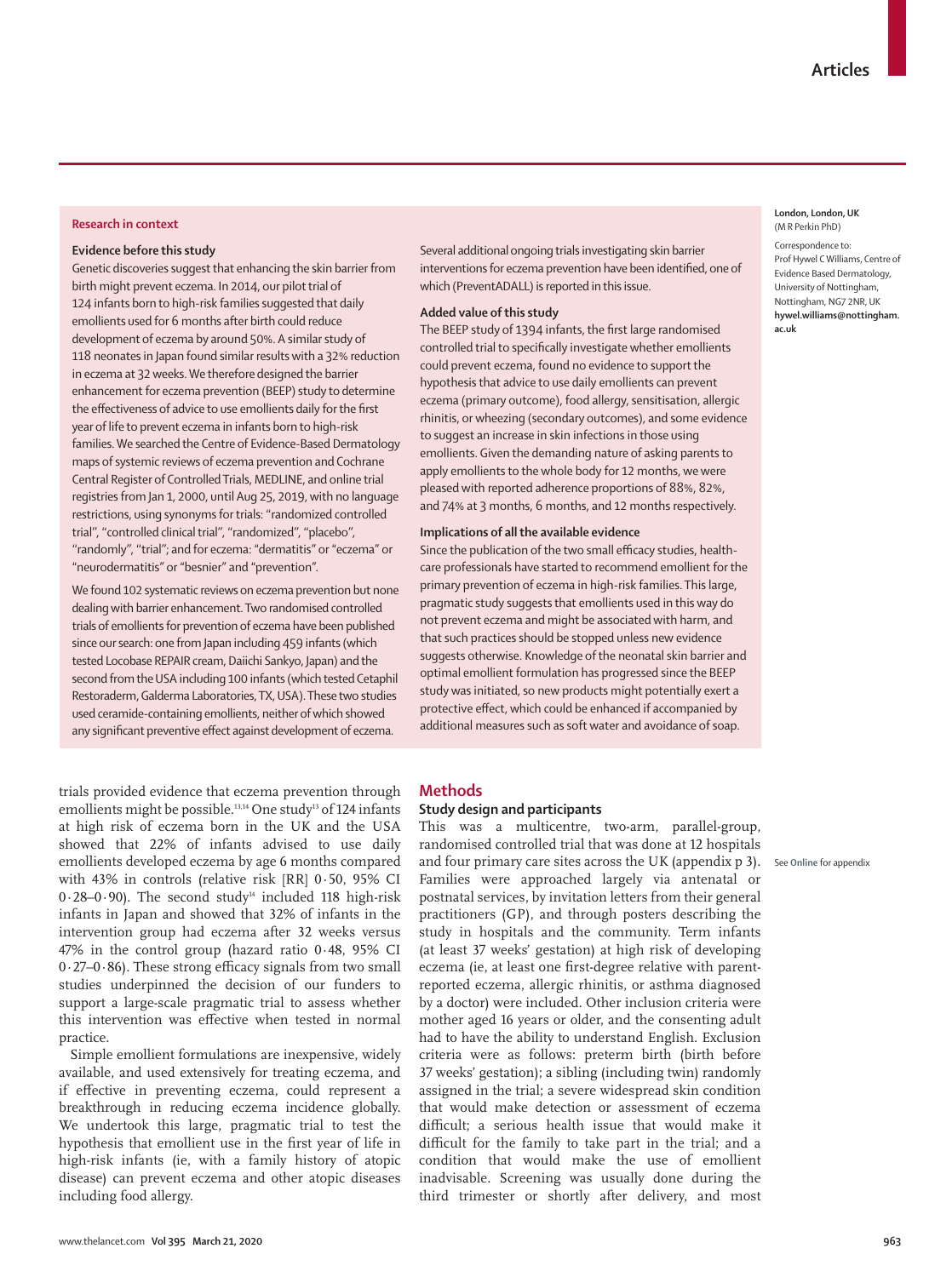families chose for this screening to take place in the family home.

Informed consent was obtained from mothers during pregnancy, or from the mother, father, or guardian after delivery. The trial was overseen by an independent Trial Steering Committee (appendix p3) and approved by the West Midlands Ethics Committee, UK (14/WM/0162). The study was sponsored by the University of Nottingham, coordinated by the Nottingham Clinical Trials Unit (CTU), and funded by the UK National Institute for Health Research (NIHR) Health Technology Assessment Programme. Supplementary funding was obtained for inclusion of food allergy outcomes and skin prick tests subsequent to study initiation, which was provided by Goldman Sachs Gives and Sheffield Children's Hospital Charity. The full protocol and changes made after the trial started are available online on the [trial website](https://www.nottingham.ac.uk/research/groups/cebd/projects/1eczema/beep-maintrial.aspx) and in the appendix (p 10). A protocol summary was published previously.18

For more on the **BEEP study** see [https://www.nottingham.ac.uk/](https://www.nottingham.ac.uk/research/groups/cebd/projects/1eczema/beep-maintrial.aspx) [research/groups/cebd/](https://www.nottingham.ac.uk/research/groups/cebd/projects/1eczema/beep-maintrial.aspx) [projects/1eczema/beep-](https://www.nottingham.ac.uk/research/groups/cebd/projects/1eczema/beep-maintrial.aspx).<br>maintrial aspx

## **Randomisation and masking**

Infants were randomly assigned (1:1) to receive either emollient and best practice skin-care advice (emollient group) or best practice skin-care advice only (control group). Infants were randomly assigned to a group within a maximum of 21 days after delivery, and randomisation was stratified by recruiting centre and number of firstdegree relatives with atopic disease (1, 2, or >2). The randomisation schedule was created by the CTU using computer-generated pseudo-random code with permuted blocks of randomly varying size. The sequence was known only to the programmer until database lock. Research nurses randomly assigned participants to groups using a secure, internet-based randomisation system developed and maintained by the CTU. Parents were informed of their child's allocation by staff at the CTU. Research nurses doing skin examinations, skin prick testing, food challenges, or making food allergy decisions, and the statistician, were masked to treatment allocation during the study. Interim follow-up at 2 weeks and at 3, 6, 12, and 18 months was done by CTU staff to maintain research nurse masking. Participating families were not masked.

## **Procedures**

Families in the intervention group could choose between Doublebase Gel (Dermal Laboratories, Herts, UK) or Diprobase Cream (Bayer, Berks, UK). They were sent an initial package containing both emollients and parents specified on their resupply instructions which of the two emollients they wished to receive. Parents were advised to apply emollient to their child at least once daily to the whole body (excluding the scalp) until the child reached 1 year of age. They were also advised to apply emollient after every bath, even if they had already applied the emollient that day. Daily application was advised to encourage regular use of emollient several times a week, but because the study was designed to reflect how the intervention might be delivered in normal practice, no prompts or reminders were sent to parents. Parents were advised to stop applying emollients when their child reached 1 year of age, and no further emollients were supplied after this point.

Both groups received advice on general skin care in booklet and video format at the time of randomisation (appendix pp 11–21). The skin care guidance provided advice to use mild cleansers and shampoos specifically formulated for infants, and to avoid soap, bubble bath, and baby wipes.19 The guidance given to those in the emollient group also showed parents how to apply emollients correctly by dotting over the skin and using gentle downward strokes rather than rubbing in and contained warnings about the skin being slippery after application and the need to clean up spillages from the floor to avoid slipping. Parents were advised to seek medical advice as they would normally do if their child developed skin problems.

Follow-up was at 2 weeks (by telephone) and at 3, 6, 12, and 18 months (online or postal questionnaire). At the 2-year follow-up visit, the masked research nurse did the skin examination, saliva sample collection, skin prick testing, and provided the questionnaires, usually in the family home. In cases for whom a visit was not possible, data were collected by telephone, email, SMS, postal questionnaire, or from the GP. Methods for saliva collection, DNA extraction, and skin prick testing were published previously.18,20 DNA samples were genotyped for the four most common *FLG* null mutations in the white European population (2282del4, R501X, S3247X, and R2447X).<sup>21</sup> Participants who had a positive skin-prick test or a history suggestive of food allergy and in whom further investigation was required for a diagnosis of food allergy to be made were invited for a supervised oral food challenge. Food challenges were done at two hospitals by experienced allergy nurses masked to treatment allocation, following standard procedures.

## **Outcomes**

The primary outcome was diagnosis of eczema over the past year (defined by the UK working party refinement of the Hanifin and Rajka diagnostic criteria for eczema) assessed by research nurses masked to treatment allocation at age 2 years.<sup>22</sup> This timepoint of 1 year after the intervention ended was chosen to ensure that the emollient had a genuine and lasting protective effect on eczema incidence as opposed to masking the emergence of mild eczema that might have occurred because of emollient use during year 1.<sup>23,24</sup>

Secondary eczema outcomes were other eczema definitions—ie, presence of eczema between birth and 2 years of age (assessed by any parental report of a clinical diagnosis of eczema [up to 2 years] and parent completion of UK working party criteria at 1 and 2 years), presence of visible eczema at 2 years recorded by a nurse who was masked to treatment allocation; time to onset of eczema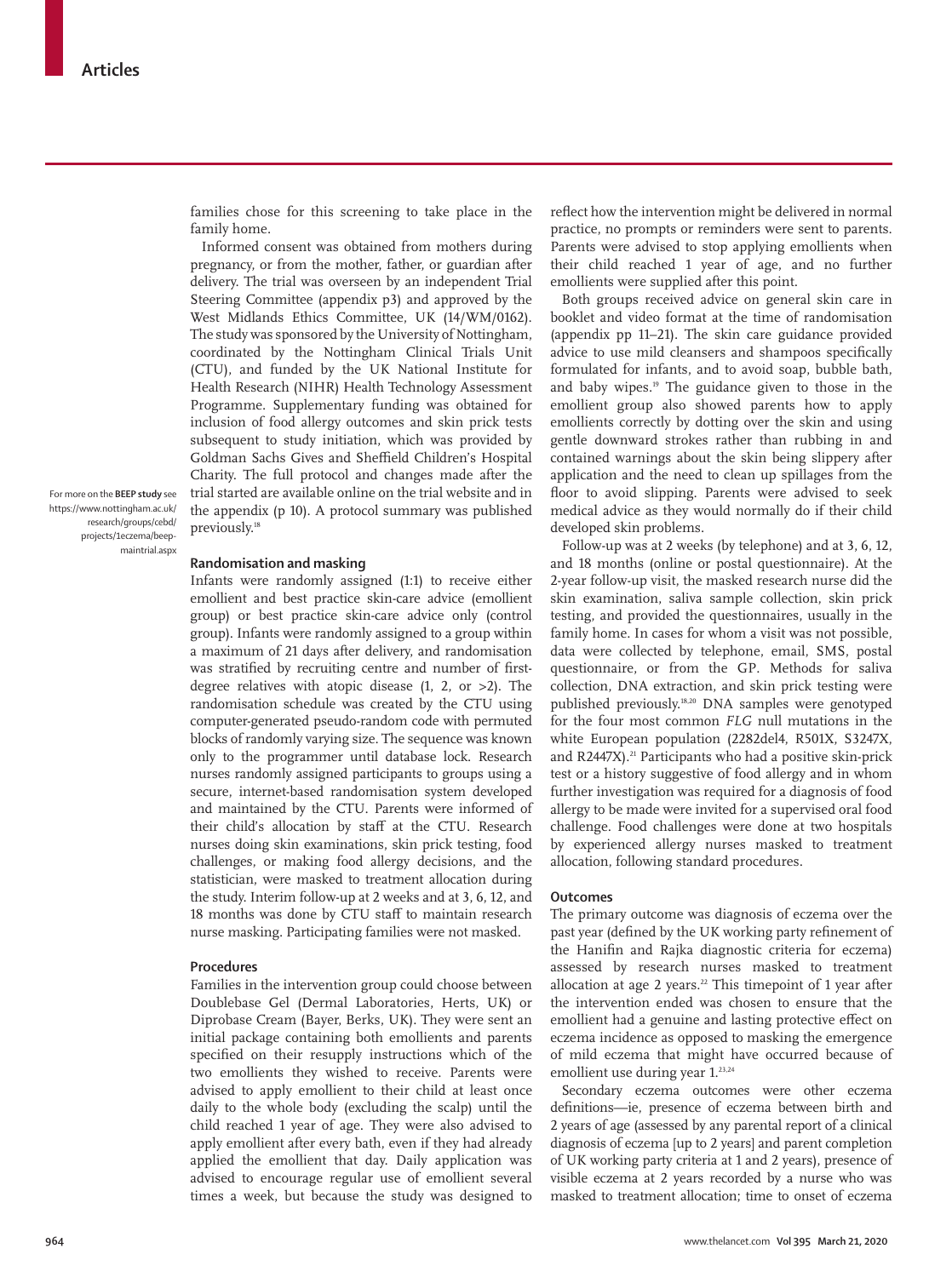(based on first parent report of clinician diagnosis and time of first topical corticosteroid or immunosuppressant prescription); clinician-reported and patient-reported severity of eczema (Eczema Area and Severity Index [EASI] at 2 years and Patient-Oriented Eczema Measure [POEM] at 1 and 2 years). Other secondary outcomes were presence of other allergic diseases (ie, parent-reported wheezing and allergic rhinitis [between 1 and 2 years]; allergic sensitisation [masked skin prick tests] to milk, egg, peanut, cat dander, grass pollen, or dust mite at 2 years; parentreported food allergy and parental report of clinical diagnosis of food allergy at 1 and 2 years; and allergy to milk, egg, or peanut at 2 years confirmed either by oral food challenge or for cases in which no oral food challenge was done, an expert allergy panel masked to treatment allocation). The expert panel decisions were made using a validated algorithm adapted from the EAT trial, which incorporates all available data including skin-prick test results, previous reaction history, frequency of food ingestion, and allergy tests done outside the trial.<sup>25</sup> Safety outcomes were parent-reported skin infections (parents were asked what the doctor called the infection) and emollient-related infant slippages during the intervention period (year 1).

Analysis of health economic outcomes is underway and will be published separately. This will include analysis of health-care resource use at 3, 6, 12, 18, and 24 months, and cost-effectiveness and cost–utility at 24 months.



#### *Figure 1:* **Trial profile**

\*One family was randomly assigned in error at 62 days after birth and so was not included further. The family was not informed of the randomisation, not sent any intervention, and was not contacted for any follow-up. †A sensitivity analysis including all participants was also done using multiple imputation for missing data.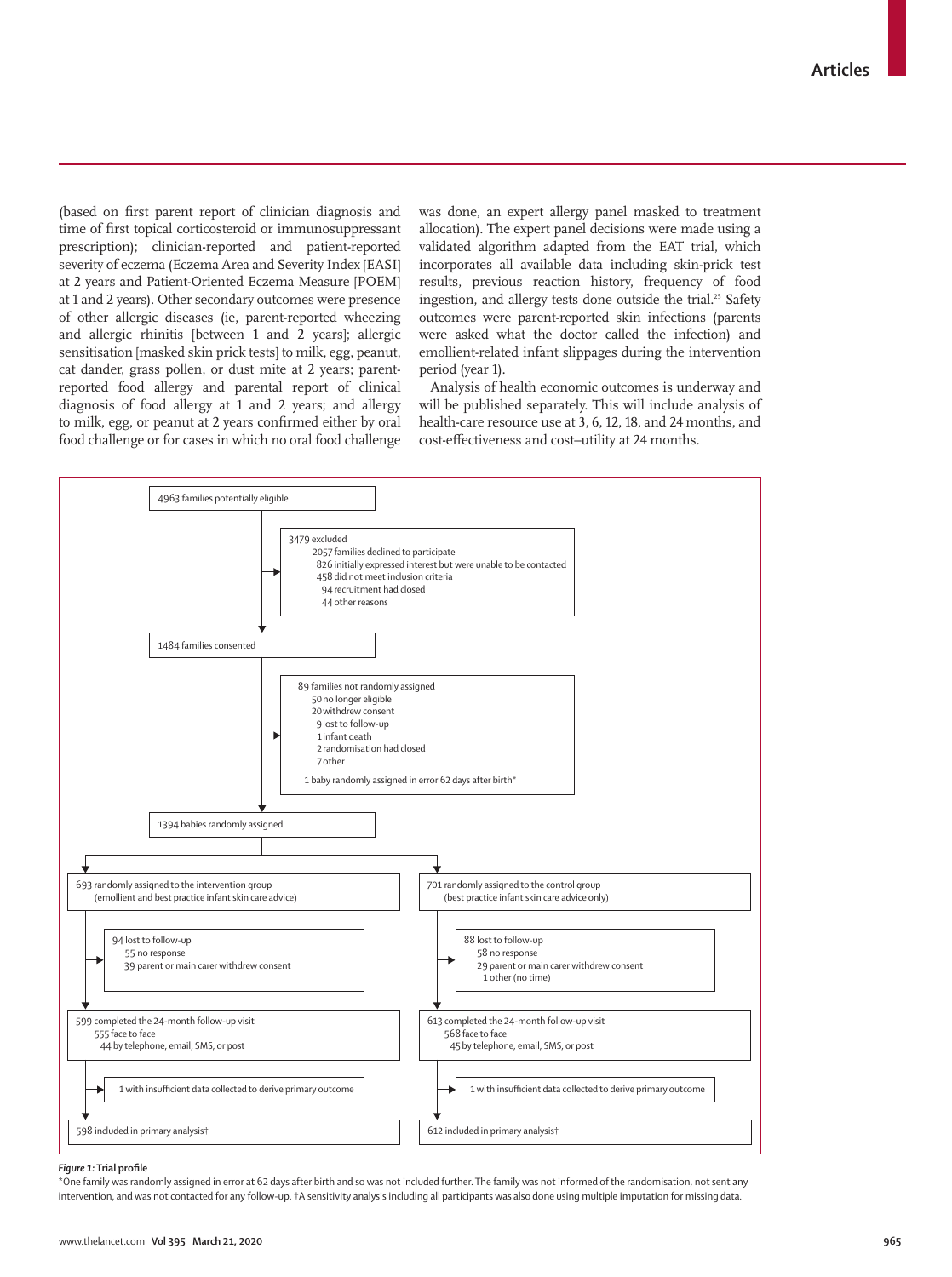Quality of life was measured by Child Health Utility (CHU-9D) at 2 years to estimate quality-adjusted life-years (QALYs) in infants, and by EQ-5D-5L for parents at baseline and 2 years to estimate parental QALYs.

Adherence was captured at each questionnaire timepoint during year 1 (3, 6, and 12 months) by asking parents about emollient use since the last questionnaire (appendix p 4), and was defined in the protocol as satisfactory in the intervention group if emollients were applied at least 3–4 times per week to most of the child's body (defined as at least two of face and neck, arms and legs, or trunk). A similar definition was used for contamination in the control group.

For the **statistical analysis plan**  see [https://www.nottingham.](https://www.nottingham.ac.uk/research/groups/cebd/documents/researchdocs/0935-beep-sap-final-v1.0-20181205-signed.pdf) [ac.uk/research/groups/cebd/](https://www.nottingham.ac.uk/research/groups/cebd/documents/researchdocs/0935-beep-sap-final-v1.0-20181205-signed.pdf) [documents/researchdocs/0935](https://www.nottingham.ac.uk/research/groups/cebd/documents/researchdocs/0935-beep-sap-final-v1.0-20181205-signed.pdf) [beep-sap-final-v1.0-20181205](https://www.nottingham.ac.uk/research/groups/cebd/documents/researchdocs/0935-beep-sap-final-v1.0-20181205-signed.pdf) [signed.pdf](https://www.nottingham.ac.uk/research/groups/cebd/documents/researchdocs/0935-beep-sap-final-v1.0-20181205-signed.pdf)

|                                                                                                  | <b>Emollient group</b><br>$(n=693)$ | Control group<br>$(n=701)$ |
|--------------------------------------------------------------------------------------------------|-------------------------------------|----------------------------|
| Age of mother at randomisation (mean [SD])                                                       | 31.7(5.3)                           | 31.5(5.2)                  |
| Parental-reported number of first-degree relatives with atopic disease                           |                                     |                            |
| $\mathbf{1}$                                                                                     | 254 (37%)                           | 253 (36%)                  |
| $\overline{\phantom{a}}$                                                                         | 300 (43%)                           | 296 (42%)                  |
| 3 or more                                                                                        | 139 (20%)                           | 152 (22%)                  |
| At least one first-degree relative with history of eczema<br>(parent report of doctor diagnosis) | 563 (81%)                           | 580 (83%)                  |
| Mother has eczema or had a history of eczema (parent report<br>of doctor diagnosis)              | 348 (50%)                           | 372 (53%)                  |
| Singleton pregnancy*                                                                             | 690 (100%)                          | 696 (99%)                  |
| Gestation at birth in weeks (median [IQR])                                                       | 40 [39-1-40-9]                      | 40 [39.0-40.9]             |
| Ethnicity of mother                                                                              |                                     |                            |
| White                                                                                            | 589 (85%)                           | 601 (86%)                  |
| Asian                                                                                            | 45 (6%)                             | 40 (6%)                    |
| <b>Black</b>                                                                                     | 31(4%)                              | 22 (3%)                    |
| Other                                                                                            | 28 (4%)                             | 38 (5%)                    |
| Decile of English index of multiple deprivation 2015 (median<br>[IQR]                            | $6(3-9)$                            | $6(3-8)$                   |
| No other children living in household at screening                                               | 275 (40%)                           | 293 (42%)                  |
| Sex                                                                                              |                                     |                            |
| Male infant                                                                                      | 374 (54%)                           | 359 (51%)                  |
| Female infant                                                                                    | 319 (46%)                           | 342 (49%)                  |
| Vaginal delivery                                                                                 | 482 (70%)                           | 472 (67%)                  |
| Furry pets living in house at time of birth                                                      | 295 (43%)                           | 302 (43%)                  |
| Maternal antibiotics during pregnancy                                                            | 210 (30%)                           | 201 (29%)                  |
| Maternal probiotics during pregnancy (collected at<br>6 months)                                  | 33/511 (6%)                         | 32/505 (6%)                |
| FLG genotyping†                                                                                  |                                     |                            |
| Number of infants                                                                                | 402                                 | 414                        |
| $+/+$ (no mutations)                                                                             | 339/402 (84%)                       | 352/414 (85%)              |
| +/- (one FLG null mutation)                                                                      | 62/402 (15%)                        | 60/414 (14%)               |
| -/- (two FLG null mutations)                                                                     | $1/402$ (<1%)                       | $2/414 (-1%)$              |
|                                                                                                  |                                     |                            |

Data presented are n (%) or n/N (%) unless otherwise specified.*FLG*=gene encoding filaggrin. \*Three cases in the emollient group and five cases in the control group were twin and higher-order pregnancies. †*FLG* genotype obtained from saliva samples at 2-year visit for infants whose parents consented to this part of the study. Samples were tested for the four most prevalent *FLG* loss-of-function mutations in the white European population. Of the 816 children included in the analysis, 810 (400 in the emollient group and 410 in the control group) had both parents of white ethnicity and six (two in the emillient group and four in the control group) had parents not of white ethnicity, but were included in the analysis because an *FLG* null mutation was detected.

*Table 1:* **Baseline characteristics**

Analysis and publication of data for the 2-year primary outcome timepoint were preplanned. Data collection for long-term outcomes at 3, 4, and 5 years is ongoing, but the trial is closed to recruitment of new participants.

## **Statistical analysis**

The trial was designed to detect a relative reduction of 30% in eczema at the 5% significance level (two-sided) with 90% power based on an expected rate of eczema of 30% in the control group and 20% attrition, resulting in a sample size of 1282.<sup>18</sup> Quicker than expected recruitment prompted a review by the Trial Steering Committee (August, 2016), who permitted all pregnant mothers who had already given consent by that point to be randomly assigned to a study group upon the birth of the baby, allowing for a maximum recruitment total of 1400.

We analysed participants as randomised regardless of adherence with allocation and using observed data. The adjusted RR and difference in risk for the primary outcome were estimated using Generalised Estimating Equations with the Binomial family and log/identity link respectively, with an exchangeable correlation matrix to account for randomisation being stratified by centre and number of immediate family members with atopic disease (1, 2, or >2) included as a covariate. Sensitivity analyses were done using multiple imputation for missing data to include all participants in the analysis, split according to method of data collection (in person or by telephone, email, SMS, or post) and actual emollient use (complier average causal effect [CACE] accounting for emollient use in both groups). Analyses of secondary and safety outcomes used appropriate regression models and adjusted for stratification variables. Subgroup analyses for the primary outcome (diagnosis of eczema) and the secondary outcome of confirmed food allergy were done by including an interaction term in the analysis model for *FLG* genotype, number of first-degree relatives with atopic disease, and number of first-degree relatives with eczema. Additional subgroup analyses for the primary outcome for season of birth, water hardness in the home, and parent-reported probiotic supplements during pregnancy were in the statistical [analysis plan](https://www.nottingham.ac.uk/research/groups/cebd/documents/researchdocs/0935-beep-sap-final-v1.0-20181205-signed.pdf) (SAP) but not the protocol. Further details are presented in the appendix and SAP, finalised before the database lock. Analyses were done with Stata version 15.1. The trial was registered at the ISRCTN registry before initiation of recruitment, ISRCTN21528841.

## **Role of the funding source**

The main funder (NIHR Health Technology Assessment) was involved in refining the trial design through the funding peer review process, but had no role in data collection, data analysis, data interpretation, or writing of the report. The funders of the food allergy outcomes and skin prick tests (Goldman Sachs Gives and Sheffield Children's Hospital Research Fund) had no role in the study design, data collection, data analysis, data interpretation, or writing of the manuscript. HCW, AAM,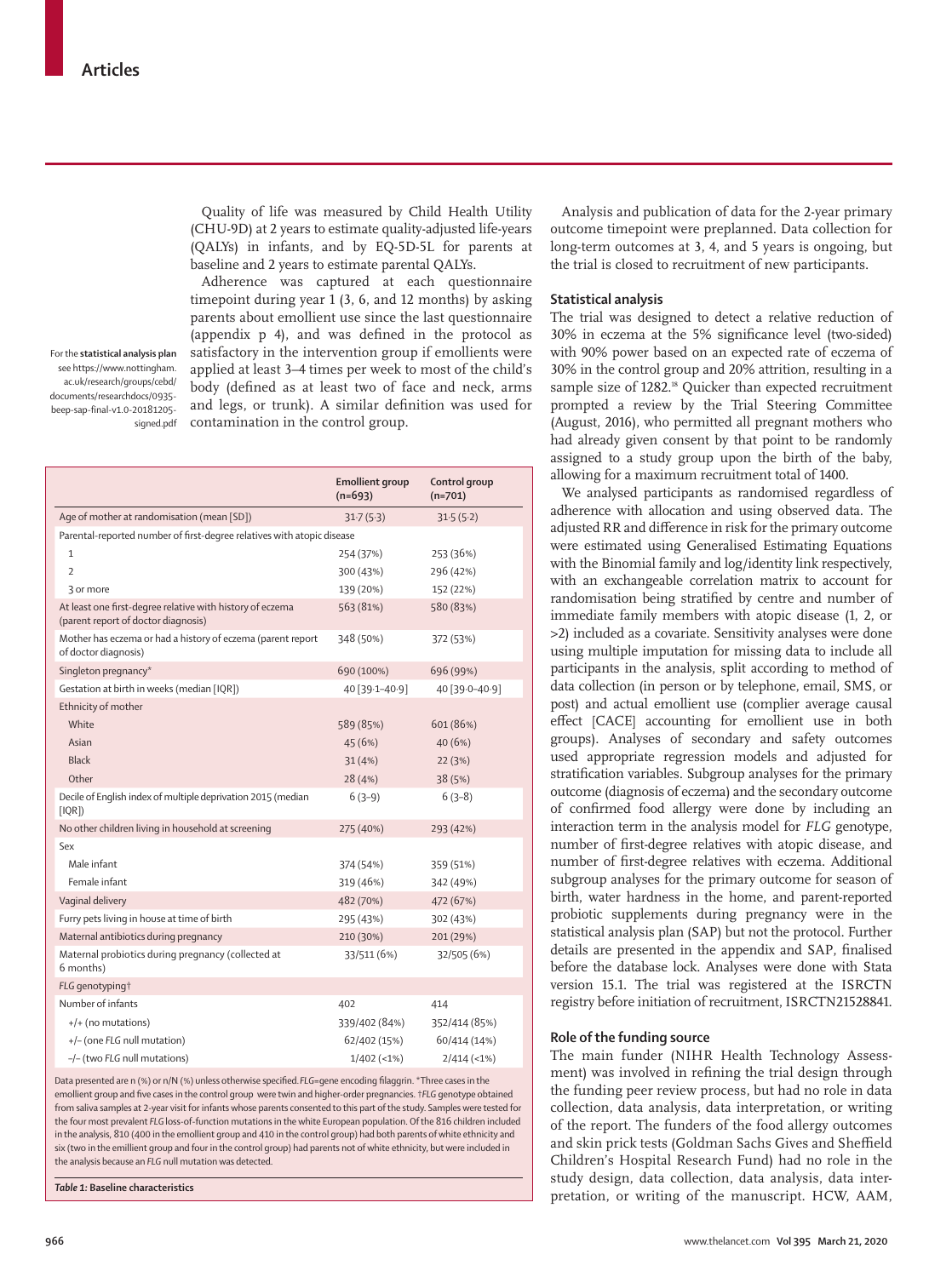|                                                                                                                                                                              | <b>Emollient group</b> | Control group | Adjusted relative<br>risk (95% CI) | Adjusted difference<br>in risk (95% CI) |
|------------------------------------------------------------------------------------------------------------------------------------------------------------------------------|------------------------|---------------|------------------------------------|-----------------------------------------|
| Diagnosis of eczema at age 2 years according to UK working party<br>diagnostic criteria*                                                                                     | 139/598 (23%)          | 150/612 (25%) | $0.95(0.78 \text{ to } 1.16)$      | $-1.2\% (-5.9 \text{ to } 3.6)$         |
| Secondary eczema outcomes                                                                                                                                                    |                        |               |                                    |                                         |
| At age 2 years                                                                                                                                                               |                        |               |                                    |                                         |
| Masked assessment of visible eczema at age 2 years                                                                                                                           | 151/555 (27%)          | 149/568 (26%) | $1.05(0.86 \text{ to } 1.27)$      | $1.1\%$ (-4.0 to 6.3)                   |
| Parent report of a clinical diagnosis of eczema between birth<br>and age 2 years                                                                                             | 266/610 (44%)          | 282/616 (46%) | $0.96(0.85 \text{ to } 1.08)$      | $-2.0\%$ ( $-7.5$ to 3.6)               |
| Eczema according to UK working party diagnostic criteria<br>(parent completion)                                                                                              | 187/599 (31%)          | 195/612 (32%) | $0.98(0.83 \text{ to } 1.16)$      | $-0.5\%$ ( $-5.7$ to $4.8$ )            |
| Moderate, severe, or very severe eczema according to EASI                                                                                                                    | 9/553(2%)              | 10/567 (2%)   | 0.93 (0.38 to 2.27)                | $0.0\%$ (-1.5 to 1.4)                   |
| Moderate, severe, or very severe according to POEM                                                                                                                           | 58/576 (10%)           | 51/595 (9%)   | $1.18(0.82 \text{ to } 1.68)$      | $1.7\%$ (-1.6 to 5.0)                   |
| At age 1 year                                                                                                                                                                |                        |               |                                    |                                         |
| Eczema according to UK working party diagnostic criteria<br>(parent completion)                                                                                              | 103/516 (20%)          | 107/527 (20%) | 0.98 (0.77 to 1.25)                | $-0.3\%$ ( $-5.1$ to $4.6$ )            |
| Moderate, severe, or very severe according to POEM                                                                                                                           | 52/512 (10%)           | 49/522 (9%)   | 1.09 (0.75 to 1.57)                | $1.0\%$ (-2.5 to 4.6)                   |
| Data are n/N (%) unless otherwise specified. The adjusted relative risk and difference in risk are estimated using generalised estimating equations with the binomial family |                        |               |                                    |                                         |

and log/identity link respectively, with an exchangeable correlation matrix to account for randomisation being stratified by centre and number of immediate family members with atopic disease (1, 2, or more than 2) included as a covariate. EASI=Eczema Area and Severity Index. POEM=Patient-Oriented Eczema Measure. \*p=0·61.

*Table 2:* **Primary and secondary eczema outcomes**

and LEB had full access to all the data in the study, and HCW had final responsibility for the decision to submit for publication.

## **Results**

Between Nov 19, 2014, and Nov 18, 2016, 4963 families were assessed for eligibility at 12 hospitals and four general practice sites in the UK. 1394 babies were randomly assigned (1:1) to study groups (693 to the emollient group and 701 to the control group; figure 1). Baseline characteristics were balanced across groups (table 1). Accidental unmasking of outcome assessors to treatment allocation occurred for 3% of families at the 2-year visits (41 of 1190 participants who completed follow-up in person, or via telephone, text, or email; 30 in the emollient group and 11 in the control group). 509 families in the emollient group responded to a telephone call to check they had received the skin-care pack and emollients, and to collect data on the date they started applying the emollient to the infant. The median age of those in the emollient group when starting emollient was 11 days (IQR 7–17; n=509), and 452 (89%) of 509 had started applying emollient by day 21. Of families in the emollient group with complete questionnaire data on adherence at each timepoint, 466 (88%) of 532 had satisfactory adherence at 3 months, 427 (82%) of 519 at 6 months, and 375 (74%) of 506 at 12 months. 70% (311 of 442) of families with complete questionnaire data were classed as having satisfactory adherence at all timepoints during the first year. Using a highly conservative estimate that assumed 100% of those with no questionnaire data on adherence (ie, did not complete the questionnaires at 3, 6, or 12 months) did not apply the emollient, the proportion of families in the emollient group classed as having satisfactory adherence was estimated to be 51% (appendix p 32). On the days families used the intervention, most families chose to apply the emollient once a day (422 [79%] of 532 families at 3 months, 382 [74%] of 517 at 6 months, and 362 [72%] of 506 at 12 months). 93 (17%) of 532 families at 3 months, 104 (20%) of 517 families at 6 months, and 94 (19%) of 506 at 12 months chose to apply the emollient twice a day or more. Most participating families, with 479 (90%) of 533 at 3 months, 460 (89%) of 519 at 6 months, and 425 (84%) of 508 at 12 months, applied emollient to the arms, legs, and trunk. Additionally, most reported they usually applied emollient after a bath: 89% (471 of 532) at 3 months, 85% (441 of 516) at 6 months, and 80% (406 of 508) at 12 months. A median of 5 (IQR 2–5) 500 g containers dispensed over the year equated to about 7 g emollient per day over the first year. No emollient was supplied to the control group, but self-directed use of emollients at least three times per week to most of the body (contamination) occurred in 18% (82 of 457) at 3 months, 17% (62 of 372) at 6 months, and 15% (49 of 324) at 12 months, excluding children with a parental reported doctor diagnosis of eczema and who were therefore likely to be using an emollient to treat their eczema (appendix p 31).

Most infants in both groups were bathed or showered at least every other day (6 months, 81% of emollient group and 78% of control group; 12 months, 87% of emollient group and 87% of control group; 24 months, 90% of emollient group and 91% of control group). A third of participating families (32% of emollient group, 31% of control group) used water only (up to 6 months) and half used baby-specific wash products during the first year. Washing practices were balanced across groups (appendix pp 35–36).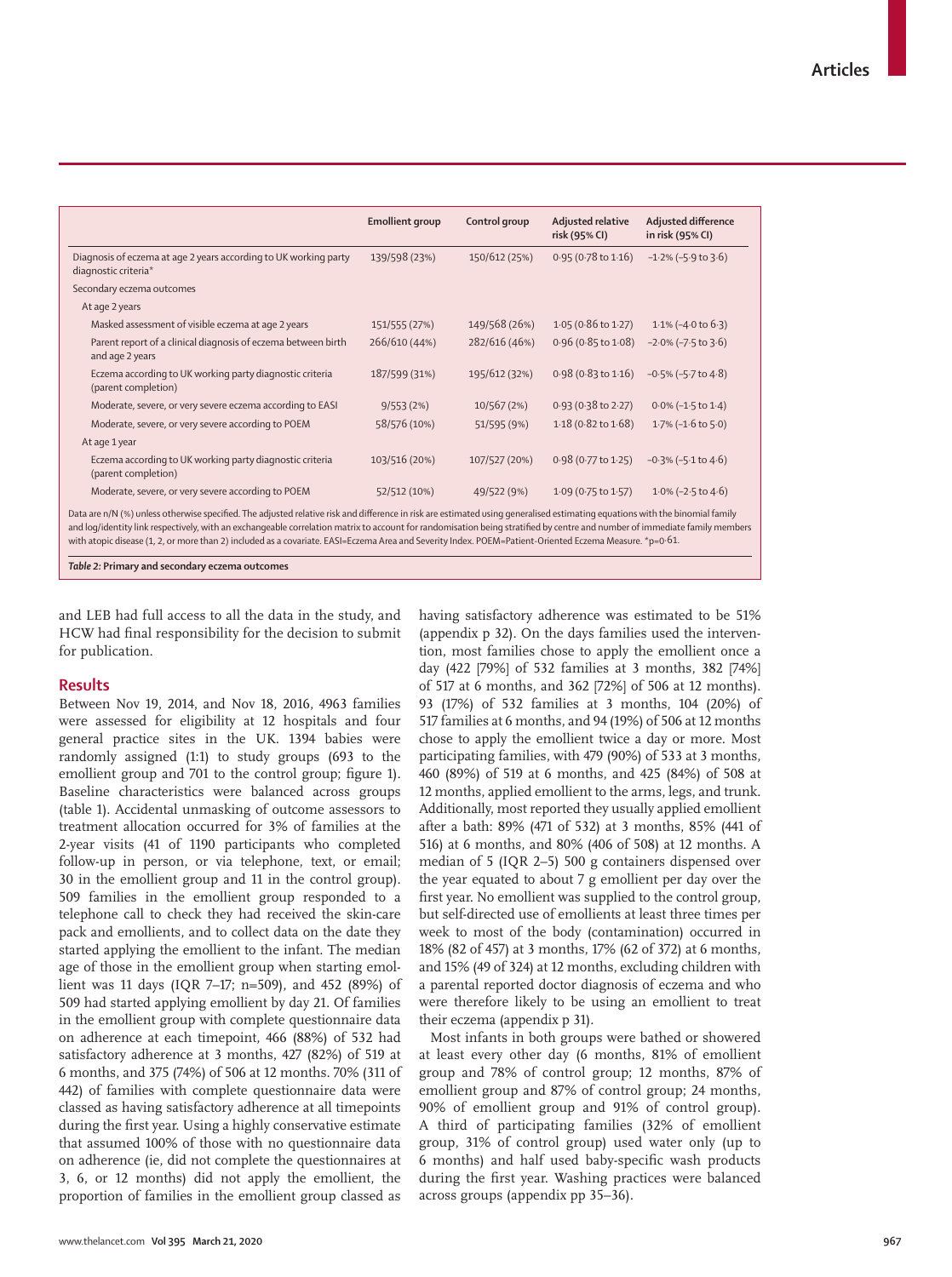Eczema in the past 12 months (UK working party criteria) at age 2 years was present in 139 (23%) of 598 infants in the emollient group and in 150 (25%) of 612 in the control group (adjusted RR 0·95 [95% CI 0·78 to 1·16]; p=0·61; adjusted risk difference  $-1.2\%$   $[-5.9$  to  $3.6]$ ; table 2). Sensitivity analyses were consistent with the primary analysis, by use of data from GP records for missing primary outcome data, imputed missing data, and CACE



*Figure 2:* **Severity of eczema assessed by clinician-reported signs measured by EASI (masked assessment) and parent-reported symptoms measured by POEM**

(A) Severity at 2 years measured by EASI (masked assessment by research nurse) based on categories in Leshem and colleagues.26 Parent-reported severity at 1 year (B) and 2 years (C) measured by POEM, based on categories in Charman and colleagues.<sup>27</sup> These analyses include all infants for whom data were available, regardless of their eczema status. EASI=Eczema Area and Severity Index. POEM=Patient-Oriented Eczema Measure.

analysis to evaluate adherence (appendix pp 40–42). Subgroup analyses according to number of first-degree relatives with atopic disease or eczema, *FLG* genotype, season of birth, water hardness, and probiotic use found no evidence of an interaction (appendix pp 42, 44–45).

All other measures of eczema diagnosis were consistent with the primary outcome. There were no differences between groups in visible eczema at 2 years, parent report of a clinical diagnosis of eczema at 2 years, or parent completion of UK working party criteria at 1 and 2 years (table 2). Eczema severity assessed either by a masked assessment of clinician-reported signs (EASI)<sup>26</sup> or parentreported symptoms (POEM) $^{27}$  was also similar between groups (figure 2), as was time to onset of eczema (appendix pp 47–50). Food allergies to milk, egg, or peanut were confirmed in 41 (7%) of 547 infants in the emollient group and 29 (5%) of 568 in the control group (adjusted RR 1·47, 95% CI 0·93–2·33). The largest difference was in the proportion of infants with confirmed food allergy to egg, with an adjusted RR of 1·56 (95% CI 0·92–2·65). Of the confirmed food allergy diagnoses, 30% (21 of 70; 15 in the emollient group and six in the control group) were made with the oral food challenge and 70% (49 of 70; 26 in the emollient group and 23 in the control group) were by use of the algorithm adapted from the EAT trial.<sup>25</sup> The results of other measures of food allergy and food sensitisation were similar (appendix pp 59–61). The proportion of infants with allergic rhinitis, wheezing, and allergic sensitisation to cat dander, grass pollen, and dust mite was similar between groups (table 3). There were no differences in quality of life utility measures (CHU-9D and EQ-5D-5L) between the two groups (table 4).

Parent-reported doctor-diagnosed skin infections during the first year occurred in 89 (15%) of 585 infants in the emollient group and in 67 (11%) of 589 in the control group. Impetigo and unspecified bacterial, viral, or fungal skin infections accounted for the majority and a full breakdown of the type of infection can be found in the appendix (p 62). The mean number of skin infections per child was  $0.23$  (SD  $0.68$ ) in the emollient group and  $0.15$  (0.46) in the control group (adjusted incidence rate ratio of 1·55, 95% CI 1·15–2·09; appendix p 62). Parent-reported infant slippages within an hour of applying emollients were rare and the frequency was similar between groups: 15 (3%) of 584 in the emollient group and 11 (2%) of 584 in the control group (adjusted RR 1·37, 95% CI 0·63–2·97). None of the slippages resulted in serious injury or admission to hospital.

## **Discussion**

In this multicentre, pragmatic, randomised controlled trial of high-risk infants, we did not find any evidence that regular emollient use for the first year of life can delay, suppress, or prevent eczema at age 2 years. The results for the primary outcome excluded our prespecified relative reduction of 30%. This finding was consistent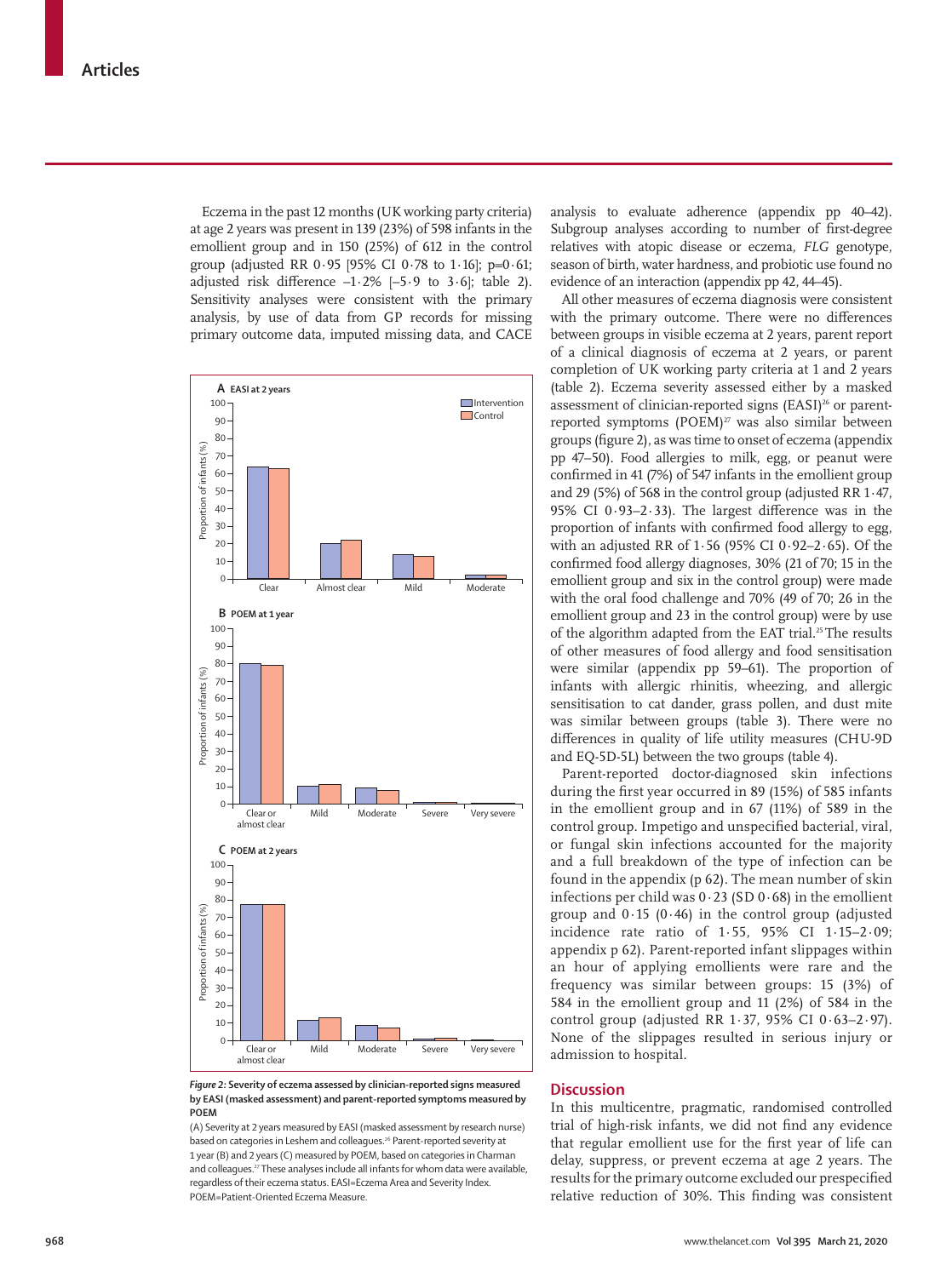|                                                                                                                                                                                                                                | <b>Emollient group</b> | Control group | Adjusted relative<br>risk (95% CI)                                                                                                                                                                                             | Adjusted difference in<br>risk (95% CI) |
|--------------------------------------------------------------------------------------------------------------------------------------------------------------------------------------------------------------------------------|------------------------|---------------|--------------------------------------------------------------------------------------------------------------------------------------------------------------------------------------------------------------------------------|-----------------------------------------|
| Confirmed food allergy                                                                                                                                                                                                         |                        |               |                                                                                                                                                                                                                                |                                         |
| Confirmed allergy to milk, egg, or peanut at age 2 years*                                                                                                                                                                      | 41/547 (7%)            | 29/568 (5%)   | 1.47 (0.93 to 2.33)                                                                                                                                                                                                            | $2.4\%$ (-0.5 to 5.2)                   |
| Confirmed allergy to cow's milk at age 2 years +                                                                                                                                                                               | 9/571(2%)              | 8/593(1%)     | 1.17 (0.45 to 3.01)                                                                                                                                                                                                            | $0.2\%$ (-1.2 to 1.6)                   |
| Confirmed allergy to egg at age 2 years                                                                                                                                                                                        | 33/560 (6%)            | 22/581 (4%)   | $1.56$ (0.92 to 2.65)                                                                                                                                                                                                          | $2.1\% (-0.4 to 4.6)$                   |
| Confirmed allergy to peanut at age 2 years                                                                                                                                                                                     | 10/555 (2%)            | 8/572(1%)     | 1.29 (0.51 to 3.25)                                                                                                                                                                                                            | $0.4\%$ (-1.1 to 1.8)                   |
| Sensitisation to food allergens‡§                                                                                                                                                                                              |                        |               |                                                                                                                                                                                                                                |                                         |
| Allergic sensitisation to milk, egg, or peanut at age 2 years                                                                                                                                                                  | 58/487 (12%)           | 44/498 (9%)   | 1.36 (0.94 to 1.95)                                                                                                                                                                                                            | $2.9\%$ (-0.9 to 6.8)                   |
| Allergic sensitisation to milk at age 2 years                                                                                                                                                                                  | 14/488 (3%)            | 11/498 (2%)   |                                                                                                                                                                                                                                |                                         |
| Allergic sensitisation to egg at age 2 years                                                                                                                                                                                   | 43/490 (9%)            | 33/499 (7%)   | $\cdot\cdot$                                                                                                                                                                                                                   |                                         |
| Allergic sensitisation to peanut at age 2 years                                                                                                                                                                                | 18/490 (4%)            | 16/502 (3%)   | $\cdot \cdot$                                                                                                                                                                                                                  |                                         |
| Sensitisation to other allergens                                                                                                                                                                                               |                        |               |                                                                                                                                                                                                                                |                                         |
| Allergic sensitisation to grass pollen, cat dander, or dust mite<br>at age 2 years¶                                                                                                                                            | 50/492 (10%)           | 48/499 (10%)  | 1.07 (0.74 to 1.55)                                                                                                                                                                                                            | $0.9\%$ (-2.8 to 4.5)                   |
| Other allergies                                                                                                                                                                                                                |                        |               |                                                                                                                                                                                                                                |                                         |
| Allergic rhinitis, parent report between age 1 and 2 years                                                                                                                                                                     | 174/572 (30%)          | 188/598 (31%) | 0.97 (0.82 to 1.15)                                                                                                                                                                                                            | $-0.8\%$ ( $-6.2$ to $4.5$ )            |
| Wheezing, parent report between age 1 and 2 years                                                                                                                                                                              | 197/572 (34%)          | 191/598 (32%) | $1.07(0.91$ to $1.26)$                                                                                                                                                                                                         | 2.5% (-2.9 to 7.9)                      |
| the second contract of the contract of the contract of the contract of the contract of the contract of the contract of the contract of the contract of the contract of the contract of the contract of the contract of the con |                        |               | the contract of the contract of the contract of the contract of the contract of the contract of the contract of the contract of the contract of the contract of the contract of the contract of the contract of the contract o |                                         |

Data are n/N (%) unless otherwise specified. **\***Food allergy was confirmed by oral food challenge interpreted by a masked allergy nurse using PRACTALL criteria in 21 of 70 participants, or using a validated algorithm adapted from the EAT trial interpreted by a masked expert allergy panel (MJC, NJ, MK, RJB) in 49 of 70.<sup>25</sup> †Unadjusted relative risk and difference in risk reported for cow's milk. The model including stratification variables did not converge. ‡≥3 mm skin prick test to fresh milk, raw egg white, or commercial peanut extract. §Adjusted difference in risk and relative risk is not presented for individual allergens (specified in statistical analysis plan that between-group estimates would only be calculated for allergens grouped together). Allergic sensitisation to individual allergens tested is presented in the appendix (p 59). ¶≥3 mm skin prick test to at least one of commercial grass pollen, cat dander, or dust mite extract.

*Table 3:* **Secondary outcomes of confirmed food allergy, sensitisation to common food allergens, allergic rhinitis, and wheezing at age 2 years**

regardless of how eczema was defined. There was no evidence that emollients reduced the risk of food allergy; a non-significant increase in food allergy in the emollient group was observed compared with controls. This was largely because of the higher number of participants in the emollient group being diagnosed with egg allergy. Furthermore, we observed an increase in parent-reported skin infections. Notably, we emphasise that our findings relate only to using emollients for preventing eczema, and not the use of emollients for treating eczema.

Strengths of this study include the large sample size and good rates of treatment adherence, high retention for the primary outcome, and low rates of contamination, particularly given that it was a long-term prevention study of healthy infants with little investigator contact. Our study tested an intervention that was acceptable to parents and the use of emollients in the study is likely to closely reflect how emollients are recommended and used in the community.<sup>28</sup> Selection, detection, performance, and attrition biases are unlikely to explain the absence of a preventive effect. Eczema was measured using validated criteria, applied by trained researchers masked to the treatment intervention 1 year after use of the emollient had ceased. The primary outcome results were collected by masked researchers, although the diagnostic criteria do include questions that are answered by unmasked parents. Findings were supported by a masked evaluation of eczema that did not rely on parent reporting. Assessing the primary outcome at age 2 years excludes transient eczematous rashes that are common

|                                                                   | Emollient<br>qroup | Control group | Unadjusted difference<br>in means (95% CI) |
|-------------------------------------------------------------------|--------------------|---------------|--------------------------------------------|
| CHU-9D at age 2 years*                                            | 0.935(0.070)       | 0.934(0.066)  | 0.001 (-0.007 to 0.009)                    |
| EQ-5D-5L parent health-related quality of<br>life at baselinet    | 0.856(0.151)       | 0.852(0.158)  | $\ddot{\phantom{a}}$                       |
| EQ-5D-5L parent health-related quality of<br>life at age 2 years‡ | 0.921(0.142)       | 0.919(0.130)  | $0.002 (-0.013 \text{ to } 0.018)$         |

Data are mean (SD) unless otherwise specified. CHU-9D scores range from 0·33 to 1, with higher scores indicating better quality of life. EQ-5D-5L scores range from –0·594 to 1, with higher scores indicating better quality of life. Of those with data at baseline and age 2 years, 95% were completed by the same responder. The baseline EQ-5D-5L questionnaire was sent to parents in the post shortly after randomisation. CHU-9D=Child Health Utility-9 Dimensions. \*n=573 in the emollient group and n=591 in the control group. †n=496 in both the emollient group and the control group. ‡n=573 in the emollient group and n=592 in the control group.

*Table 4:* **Secondary outcome of quality of life**

in the first year of life and ensures that any eczema present is not concealed by the application of emollient during the first year—issues that might have accounted for the protective effect of emollients seen in the two previous smaller pilot studies.

The study emollients were chosen because they are commonly used in the UK National Health Service and have a high degree of acceptability to parents, established during preparatory work. Both emollients are a basic formulation containing petrolatum and no ingredients known to have a detrimental effect on the skin barrier, in particular sodium lauryl sulphate. Mechanistic studies showed that these emollients were appropriate to use in such a trial, compared with aqueous cream, which has adverse effects on the skin barrier if used as a leave-on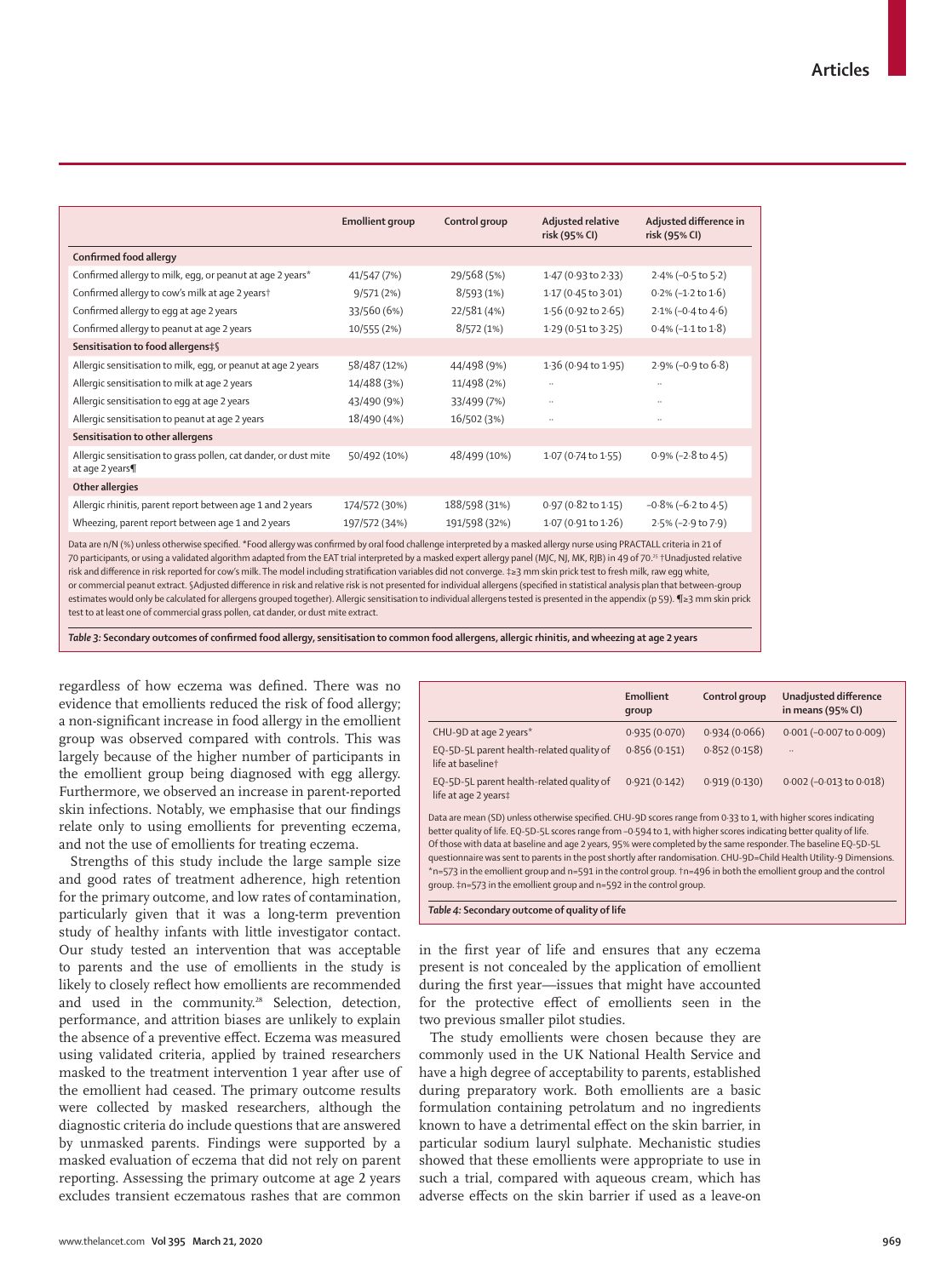emollient.<sup>29,30</sup> We did not use a more complex emollient formulation—for example, one containing ingredients such as ceramides and pH modulators—because when the barrier enhancement for eczema prevention (BEEP) trial was designed, they were not generally available and had a much higher purchase cost. However, a more sophisticated emollient formulation might potentially have a protective effect.

Limitations of the study include a low uptake of the oral food challenges due to several factors. Skin prick tests and oral food challenges were added to the trial once it was underway, so parents were unaware these tests would be offered when they decided to take part. Added to this, many parents were unwilling or unable to travel to the oral food challenge centres, mainly because they had no concern about food allergy in their child or their child had a previously established clinical diagnosis of food allergy. There is also significant uncertainty about the food allergy outcomes, which is not surprising as the study was powered to detect plausible changes in eczema rather than food allergy, which has a much lower incidence. A further limitation was the lower than expected response to interim questionnaires through which adherence was assessed.

The lack of benefit of emollients for prevention of eczema seen in this study was unexpected, particularly when considering the strong signal observed in the previously published pilot trials, and has major implications for the primary prevention of atopic eczema and other diseases.13,14 Adherence to the advice to apply emollients once a day might not have been sufficiently high enough to have an effect, or insufficient quantities might have been used during each application. Applying emollients all over the body daily for the first 12 months of life can be difficult to maintain for busy parents of healthy babies. However, data for those who completed questionnaires in which parents were asked about adherence to emollient use since the previous questionnaire showed that adherence was greater than 80% during the first 6 months, which was within our anticipated range, with most parents reporting applying emollient to the whole body. These adherence figures were similar to those seen in our pilot study.<sup>13</sup> Although adherence decreased to 74% for months 6–12, this was a pragmatic study in which parents had little contact with the research team, reflecting how such a prevention strategy might be delivered in practice. Additionally, this reduction in emollient use was expected because of increased difficulty in regularly applying emollient to infants as they become more mobile as well as general parental fatigue with regards to the routine. There was a small amount of emollient use in the control group in those without any diagnosis of eczema, which could have partially masked any differences between the two groups. Emollients might have to be applied multiple times per day to exert a protective effect, or intervention for longer than a year might be required, but a more demanding

schedule is more difficult to maintain or could be unacceptable to parents. Although the median duration between birth and start of emollient use was only 11 days, even earlier intervention might be required with emollient therapy started closer to birth. The provision of skin care advice to parents in both groups was unlikely to have altered any effect of the emollient, since the advice was based on best practice skin-care advice in the UK and was identical to that used in the pilot trial in which a difference between groups was observed. However, awareness of the importance of using better formulated wash products has increased in recent years.<sup>13</sup>

Although there was no significant difference in occurrence of food allergy between the two groups, any degree of increase in the emollient group was unexpected. The non-significant association between emollient intervention and increased food allergy was seen across several different measures, including objective tests of skin sensitisation. An increase in food allergy is plausible, through enhanced transfer and uptake of food antigens by emollient application, leading to epicutaneous sensitisation.<sup>31</sup> An ongoing prospective individual patient data meta-analysis<sup>32</sup> of at least nine similar studies including the PEBBLES trial (NCT03667651) and the PreventADALL trial<sup>33</sup> will provide more evidence on any association between use of emollients from birth and the risk of developing food allergy. The evidence for increased skin infections with emollients was stronger and could be due to increased inoculation of pathogens on the infant skin during application of emollients,<sup>34</sup> disturbance of the skin microbiome, or emollients making the skin more adhesive to bacteria.

Understanding of the properties of the barrier function of the skin in early life has increased and it is possible that other approaches to skin barrier enhancement based on new knowledge might have a preventive effect. These approaches might include using newly developed emollients with enhanced skin barrier properties, or a complex intervention that includes additional stringent measures such as low pH cleansers, infrequent washing, or softened water. Future studies of new candidate emollients or more burdensome skin-care regimens will first need to ensure acceptability to parents and consider the inclusion of behavioural support to ensure adherence for prolonged periods.

Our study does not support the use of emollients for preventing eczema in high-risk infants, a finding supported by PreventADALL, another large trial using a skin barrier enhancing intervention.<sup>33</sup> Our data relate only to prevention of eczema and do not directly challenge the practice of using emollients as first-line treatment for eczema.<sup>35</sup>

## **Contributors**

HCW conceived the trial and was the chief investigator. HCW, JRC, RJB, RHH, LEB, AAM, KST, SJB, MJR, SL, ELS, MJC, THS, CF, EJM, SD-J, NJ, and MRP all contributed to the conception or design of the trial and the acquisition, analysis, or interpretation of the data. JRC, RHH, EJM, and KST supported the design and conduct of the trial. RS and ST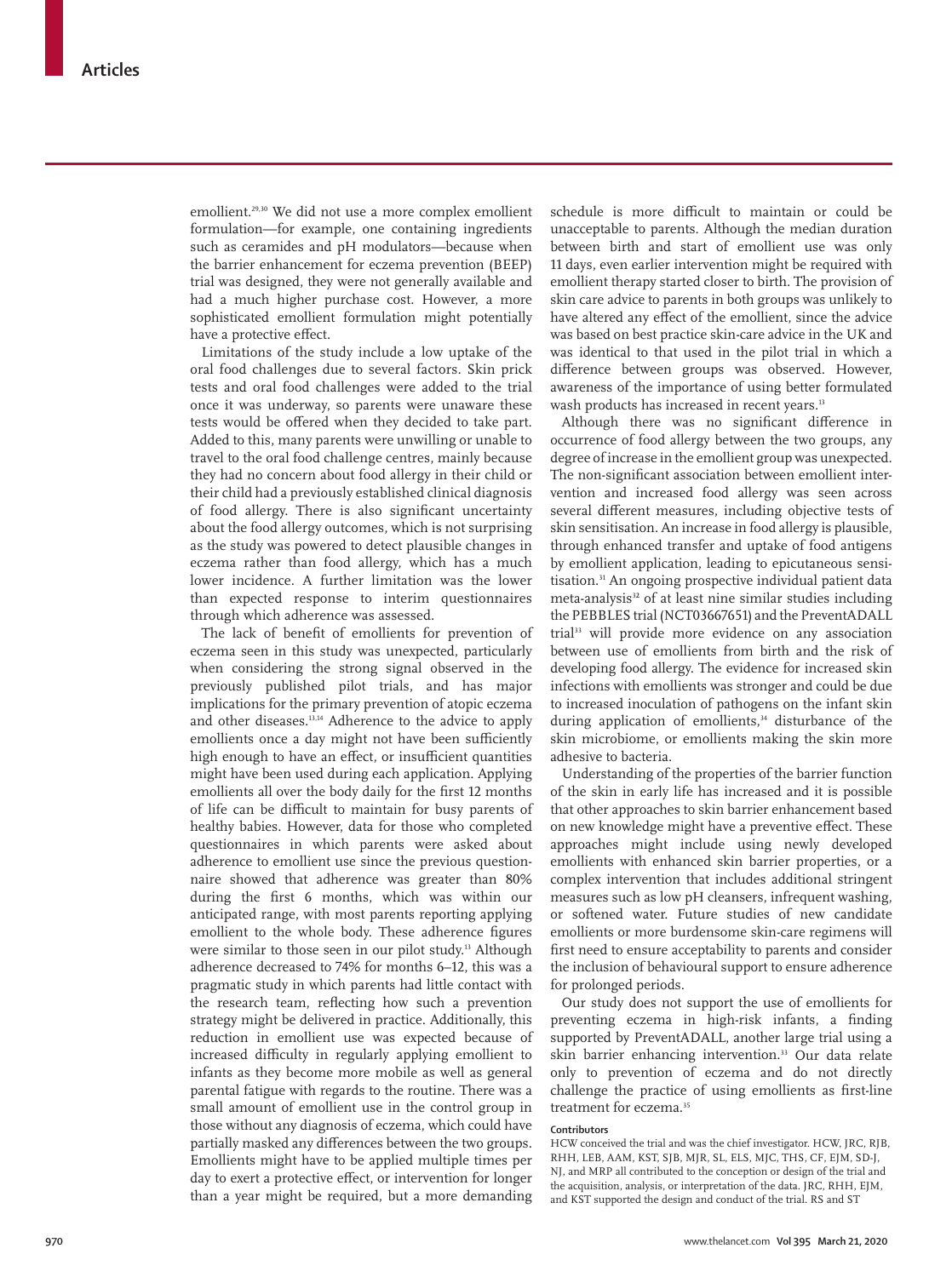contributed to the conduct of the trial (data collection and management). RJB led the food allergy assessments aided by NJ, MK, and MRP. AAM and LEB were responsible for the statistical analysis. THS was the health economist. MJC provided expertise in emollients and the skin barrier. SJB was responsible for the genetic analysis. ELS, KST, MJR, SIB, SL, SD-J, and CF all contributed clinical experience of eczema or eczema trials, or both. The manuscript was drafted by HCW, JRC, RJB, RHH, LEB, and AAM; all other authors critically reviewed and revised the manuscript. All authors have approved the final version and agree to be accountable for all aspects of the work in ensuring that questions related to the accuracy or integrity of any part of the work are appropriately investigated and resolved.

#### **Declaration of interests**

RJB received personal fees from the Dairy Goat Cooperative, Cochrane, DBV Technologies, Prota Therapeutics, ALK Abelo, and from expert witness work, outside of the submitted work. RJB's employing institution Imperial College London has a formal research and innovation partnership with Nestlé, who manufacture and market nutritional products for managing food allergy and sponsor infant nutrition research related to eczema and food allergy. CF received a grant from the EU IMI grant scheme (Horizon 2020), outside of the submitted work. ELS received personal fees from AbbVie, Anacor Pharma, Celgene, Dermira Pharmaceuticals, Eli Lilly and Company, Galderma, and Genentech; and grants from GlaxoSmithKline, LEO Pharma, Menlo Therapeutics, Pfizer, Regeneron Pharmaceuticals, Sanofi Genzyme, Valeant Pharmaceutical, Novartis, Dermavant, and Pierre Fabre Dermo Cosmetique outside of the submitted work. ELS also received grants from Anacor Pharma, Eli Lilly and Company, LEO Pharma, Regeneron Pharmaceuticals, MedImmune, Novartis, Roivant Sciences, Vanda Pharmaceuticals, Tioga Pharmaceuticals, Kyowa Hakko Kirin, and Target Pharmaceutical Solutions. MJC received grants and personal fees from Sanofi-Genzyme/Regeneron, Pfizer, Leo Pharma, L'Oreal/LaRoche Possay, Johnson & Johnson, Perrigo/ACO Nordic, and grants from Galapagos, outside of the submitted work. HCW is director of the NIHR Health Technology Assessment Programme and THS is a member of the NIHR Health Technology Assessment Programme commissioning committee. Neither had any part in the decision making for funding this study. All other authors declare no competing interests.

#### **Data sharing**

Data collected for the study, including de-identified individual participant data and a data dictionary defining each field in the set, will be made available to researchers who provide a methodologically sound proposal to the corresponding author with a signed data access agreement. The study protocol, statistical analysis plan and health economics analysis plan are available on the [trial website](https://www.nottingham.ac.uk/research/groups/cebd/projects/1eczema/beep-maintrial.aspx) and the [NIHR journals library.](https://www.journalslibrary.nihr.ac.uk/programmes/hta/126712/#/) All other related documents are available on request to Prof Hywel C Williams as chief investigator of the BEEP trial, at any point.

#### **Acknowledgments**

Funding for the trial was obtained from the National Institute for Health Research (NIHR) Health Technology Assessment funding stream (reference 12/67/12). Additional funding for the food allergy and sensitisation tests was obtained from Goldman Sachs Gives and the Sheffield Children's Hospital Research Fund (reference CA15008). Research nurse support was provided by the NIHR Clinical Research Networks. The trial was developed with and supported by the UK Dermatology Clinical Trials Network (UK DCTN). SJB holds a Wellcome Trust Senior Research Fellowship in Clinical Science (reference 106865/Z/15/Z). CF holds an NIHR Career Development Fellowship (CDF-2014–07–037) and is supported by the NIHR Biomedical Research Centre based at Guy's and St Thomas' NHS Foundation Trust and King's College London. MK holds an NIHR Transitional Research Fellowship (TRF-2017–10–003). MJR holds a Post-Doctoral Research Fellowship from NIHR (PDF-2014–07–013). The views expressed here are those of the authors and not necessarily those of the NIHR or the Department of Health and Social Care. The UK DCTN is grateful to the British Association of Dermatologists and the University of Nottingham for financial support of the Network. We would like to thank the parents and infants who took time to participate in this trial, and the patients who contributed to trial design by providing helpful feedback at different

stages of trial development. We would like to thank Sheila C Wright (Skin Research Group, Division of Molecular and Clinical Medicine, University of Dundee, UK) for cataloguing and processing the saliva samples for DNA analysis, Daniel Simpkins from the Nottingham CTU for providing the trial database, and Douglas Grindlay (Centre of Evidence Based Dermatology, University of Nottingham, UK) for assistance with literature searches. Chris Partlett (Nottingham CTU) independently validated the analysis for the primary outcome, main food allergy outcome, and skin infection safety outcome. Reuben Ogollah (Nottingham CTU) helped with the complier average causal effect analysis.

#### **References**

- 1 Odhiambo JA, Williams HC, Clayton TO, Robertson CF, Asher MI. Global variations in prevalence of eczema symptoms in children from ISAAC Phase Three. *J Allergy Clin Immunol* 2009; **124:** 1251–58.e23.
- 2 Global, regional, and national disability-adjusted life-years (DALYs) for 359 diseases and injuries and healthy life expectancy (HALE) for 195 countries and territories, 1990–2017: a systematic analysis for the Global Burden of Disease Study 2017. *Lancet* 2018; **392:** 1859–922.
- 3 Abuabara K, Yu AM, Okhovat JP, Allen IE, Langan SM. The prevalence of atopic dermatitis beyond childhood: a systematic review and meta-analysis of longitudinal studies. *Allergy* 2018; **73:** 696–704.
- Martin PE, Eckert JK, Koplin JJ, et al. Which infants with eczema are at risk of food allergy? Results from a population-based cohort. *Clin Exp Allergy* 2015; **45:** 255–64.
- 5 Hill DA, Spergel JM. The atopic march: critical evidence and clinical relevance. *Ann Allergy Asthma Immunol.* 2018; **120:** 131–37.
- 6 Drislane C, Irvine AD. The role of filaggrin in atopic dermatitis and allergic disease. *Ann Allergy Asthma Immunol* 2019; published online Oct 14. DOI:10.1016/j.anai.2019.10.008.
- 7 Irvine AD, McLean WH, Leung DY. Filaggrin mutations associated with skin and allergic diseases. *N Engl J Med* 2011; **365:** 1315–27.
- 8 Flohr C, England K, Radulovic S, et al. Filaggrin loss-of-function mutations are associated with early-onset eczema, eczema severity and transepidermal water loss at 3 months of age. *Br J Dermatol* 2010; **163:** 1333–36.
- 9 Brough HA, Liu AH, Sicherer S, et al. Atopic dermatitis increases the effect of exposure to peanut antigen in dust on peanut sensitization and likely peanut allergy. *J Allergy Clin Immunol* 2015; **135:** 164–70.
- 10 Foisy M, Boyle RJ, Chalmers JR, Simpson EL, Williams HC. Overview of reviews the prevention of eczema in infants and children: an overview of Cochrane and non-Cochrane reviews. *Evid Based Child Health* 2011; **6:** 1322–39.
- 11 Schmidt RM, Pilmann Laursen R, Bruun S, et al. Probiotics in late infancy reduce the incidence of eczema: a randomized controlled trial. *Pediatr Allergy Immunol* 2019; **30:** 335–40.
- 12 Garcia-Larsen V, Ierodiakonou D, Jarrold K, et al. Diet during pregnancy and infancy and risk of allergic or autoimmune disease: a systematic review and meta-analysis. *PLoS medicine* 2018; **15:** e1002507.
- 13 Simpson EL, Chalmers JR, Hanifin JM, et al. Emollient enhancement of the skin barrier from birth offers effective atopic dermatitis prevention. *J Allergy Clin Immunol* 2014; **134:** 818–23.
- Horimukai K, Morita K, Narita M, et al. Application of moisturizer to neonates prevents development of atopic dermatitis. *J Allergy Clin Immunol* 2014; **134:** 824–30.e6.
- Kelleher M, Dunn-Galvin A, Hourihane JO, et al. Skin barrier dysfunction measured by transepidermal water loss at 2 days and 2 months predates and predicts atopic dermatitis at 1 year. *J Allergy Clin Immunol* 2015; **135:** 930–05.e1.
- 16 Lowe AJ, Laung DYM, Tang MLK, Allen KJ. The skin as a target for prevention of the atopic march. *Ann Allergy Asthma Immunol* 2018; **120:** 145–51.
- Wiren K, Nohlgard C, Nyberg F, et al. Treatment with a barrierstrengthening moisturizing cream delays relapse of atopic dermatitis: a prospective and randomized controlled clinical trial. *J Eur Acad Dermatol Venereol* 2009; **23:** 1267–72.
- 18 Chalmers JR, Haines RH, Mitchell EJ, et al. Effectiveness and cost-effectiveness of daily all-over-body application of emollient during the first year of life for preventing atopic eczema in high-risk children (The BEEP trial): protocol for a randomised controlled trial. *Trials* 2017; **18:** 343.

#### For the **trial website** see

[https://www.nottingham.ac.uk/](https://www.nottingham.ac.uk/research/groups/cebd/projects/1eczema/beep-maintrial.aspx) [research/groups/cebd/](https://www.nottingham.ac.uk/research/groups/cebd/projects/1eczema/beep-maintrial.aspx) [projects/1eczema/beep](https://www.nottingham.ac.uk/research/groups/cebd/projects/1eczema/beep-maintrial.aspx)[maintrial.aspx](https://www.nottingham.ac.uk/research/groups/cebd/projects/1eczema/beep-maintrial.aspx) 

For the **NIHR journals library** see [https://www.journalslibrary.nihr.](https://www.journalslibrary.nihr.ac.uk/programmes/hta/126712/#/) [ac.uk/programmes/](https://www.journalslibrary.nihr.ac.uk/programmes/hta/126712/#/) [hta/126712/#/](https://www.journalslibrary.nihr.ac.uk/programmes/hta/126712/#/)